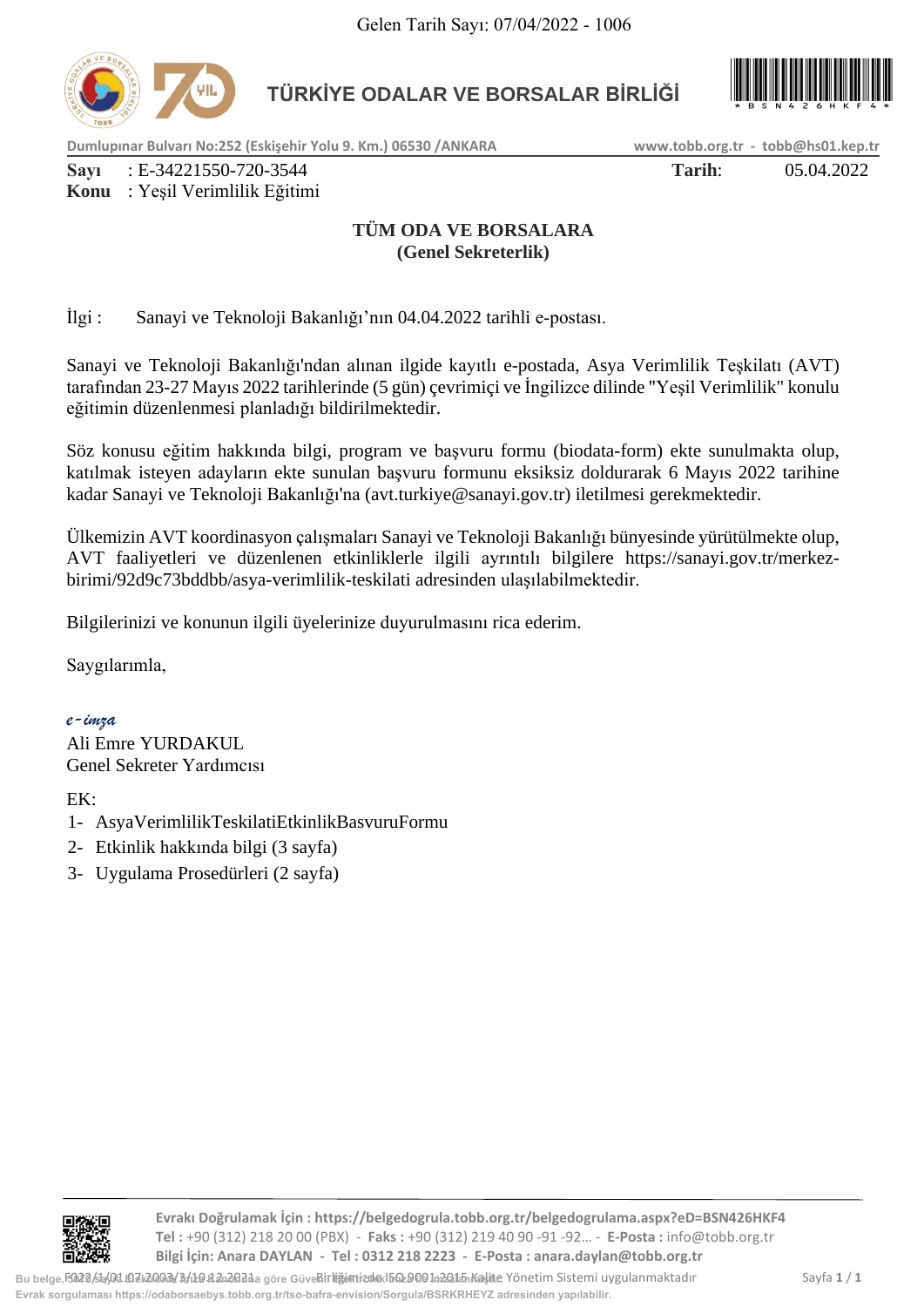

# PROJECT NOTIFICATION

## Ref. No.: 22-CP-26-GE-TRC-A-PN2200032-002

| Ref. No.: 22-CP-26-GE-TRC-A-PN2200032-002 |                                                                                                                                                                                                                                                                                                                                                |
|-------------------------------------------|------------------------------------------------------------------------------------------------------------------------------------------------------------------------------------------------------------------------------------------------------------------------------------------------------------------------------------------------|
| Date of Issue                             | 30 March 2022                                                                                                                                                                                                                                                                                                                                  |
| <b>Project Code</b>                       | 22-CP-26-GE-TRC-A                                                                                                                                                                                                                                                                                                                              |
| <b>Title</b>                              | Training Course on Green Productivity                                                                                                                                                                                                                                                                                                          |
| <b>Timing and Duration</b>                | 23-27 May 2022 (five days)                                                                                                                                                                                                                                                                                                                     |
| <b>Hosting Country(ies)</b>               | Pakistan                                                                                                                                                                                                                                                                                                                                       |
| Modality                                  | Digital Multicountry                                                                                                                                                                                                                                                                                                                           |
| Implementing Organization(s)              | National Productivity Organization, Pakistan, and APO<br>Secretariat                                                                                                                                                                                                                                                                           |
| <b>Participating Country(ies)</b>         | <b>All Member Countries</b>                                                                                                                                                                                                                                                                                                                    |
| <b>Overseas Participants</b>              | 38                                                                                                                                                                                                                                                                                                                                             |
| <b>Local Participants</b>                 | 12                                                                                                                                                                                                                                                                                                                                             |
| <b>Qualifications of Participants</b>     | National<br>Professionals<br>of<br>Productivity Organizations,<br>associated consultants and trainers, technocrats from<br>government agencies and ministries, academics, and senior<br>technical executives of enterprises working on sustainability,<br>climate change mitigation, resource management and<br>conservation, and green growth |
| Nomination of Participants                | All nominations must be submitted through<br>Productivity Organizations of member countries                                                                                                                                                                                                                                                    |
| <b>Closing Date for Nominations</b>       | 6 May 2022                                                                                                                                                                                                                                                                                                                                     |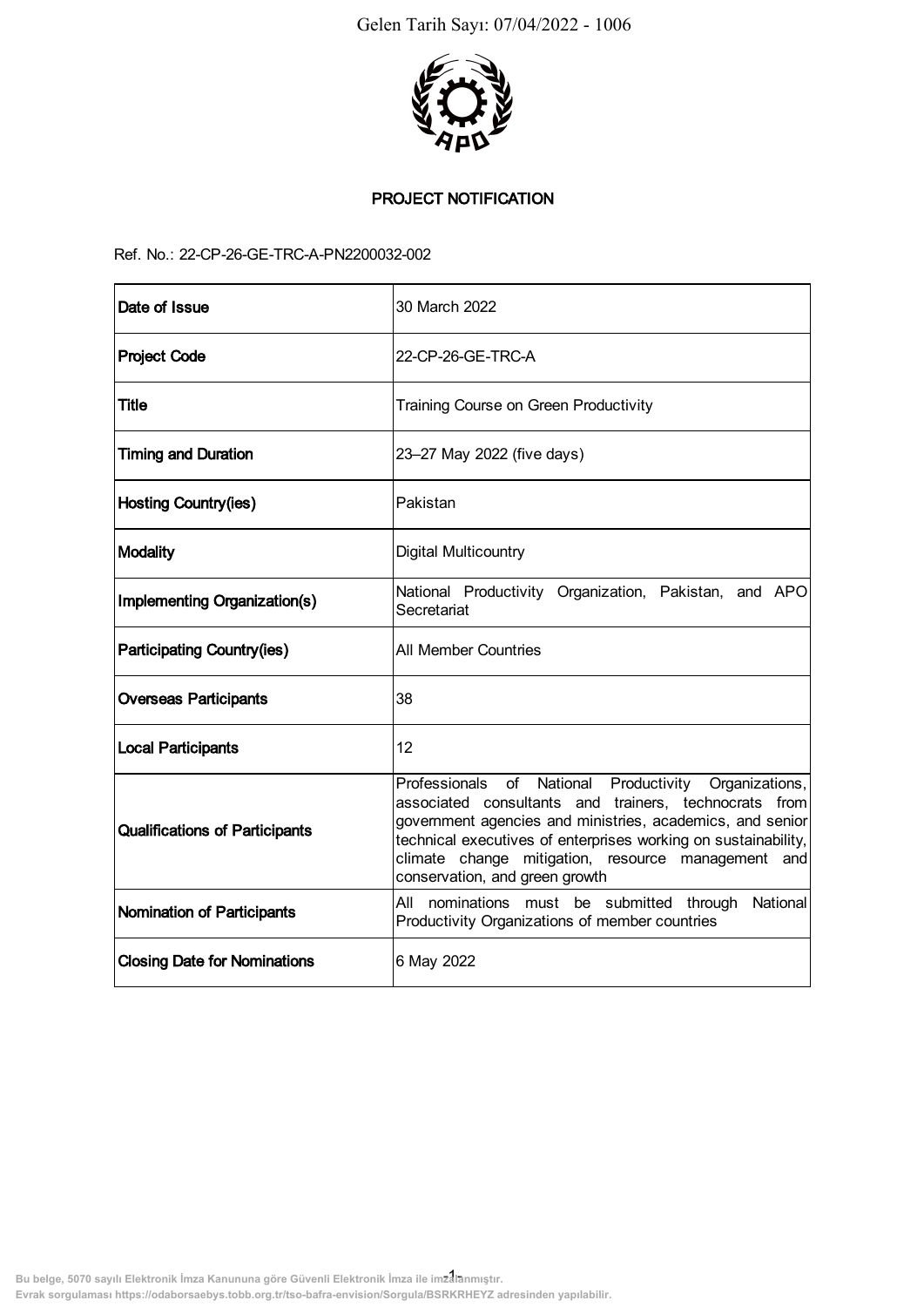# 1. Objectives

- a. Introduce the concept of Green Productivity (GP) including its methodology, tools, and techniques.
- b. Learn about practical approaches to implementing the GP framework at enterprise level to enhance productivity, quality, and environmental performance.
- c. Impart knowledge on emerging technological trends and new concepts, contributing to sustainable business growth and mitigating climate change.
- d. Prepare participants to become certified GP specialists.

# 2. Background

The Glasgow Climate Pact, which was the outcome of the UN Climate Change Conference of Parties (COP 26) held in November 2021, aimed to limit the rise in global temperature to 1.5°C by focusing on mitigation, adaptation, financing, and collaboration. More than 150 countries that contribute over 90% of world GDP have made net-zero commitments and set new 2030 emission targets. Moreover, emerging capacity-building gaps and the need to catalyze climate action are recognized.

The Asia-Pacific region mainly consists of developing and least developed countries that need to explore pathways and adopt methods to achieve their emission reduction targets as soon as possible. They must also encourage industrial growth while simultaneously reducing dependency on finite natural resources to sustain economic progress. The APO introduced the GP concept in 1994 to combine productivity and quality enhancement with better environmental performance. In the current scenario of globalization, business volatility, and constraints related to the COVID-19 pandemic, the implementation of GP methodology can help enterprises improve their competitiveness and maintain profitability, leading to overall greener growth.

In the APO Vision 2025 of Inclusive, Innovation-led Productivity Growth, the promotion and adoption of GP is one of the strategic thrusts. Since 2001, various projects have been conducted to build a critical mass of GP specialists who can act as consultants, trainers, and promoters to assist industry in decoupling business growth from environmental degradation. The introduction of the Accreditation Program in 2018 elevated the role of the APO as an accreditation body to develop and accredit NPOs to become certification bodies (CBs) of GP specialists. The related productivity specialist and publicsector productivity specialist schemes were also introduced. The APO-GPS 201:2019: Certification Scheme and Competency Standards for GP Specialists details the requirements, and this five-day course is a prerequisite for APO certification, after which participants will undergo evaluation and assessment by the accredited certification bodies. **Evropia is about the control of the minimizary:** CRO4 2022 - 1006<br>
a introduce the concept of Green Productivity (GP) including its<br>
busines are producted approaches to inspermenting the correlation<br>
c. Impart knowledge o

## 3. Scope, Methodology, and Certificate of Attendance

The duration of each day's sessions will be around three hours comprising presentations by experts, group discussions, and other relevant learning methods. The indicative topics of the presentations are:

Dav 1:

- The GP framework and Center of Excellence on GP
- Achieving emission reductions and net-zero commitments in APO members
- Evolving sustainability concepts to decouple economic growth from environmental degradation

## Day 2:

- A paradigm shift to greener growth through adoption of the GP framework
- GP guiding principles and driving forces
- Defining GP tools and techniques

Day 3:

- Overview of GP methodology following the Plan-Do-Check-Act cycle
- Management systems related to quality, the environment, energy, and occupational health and safety at organizational level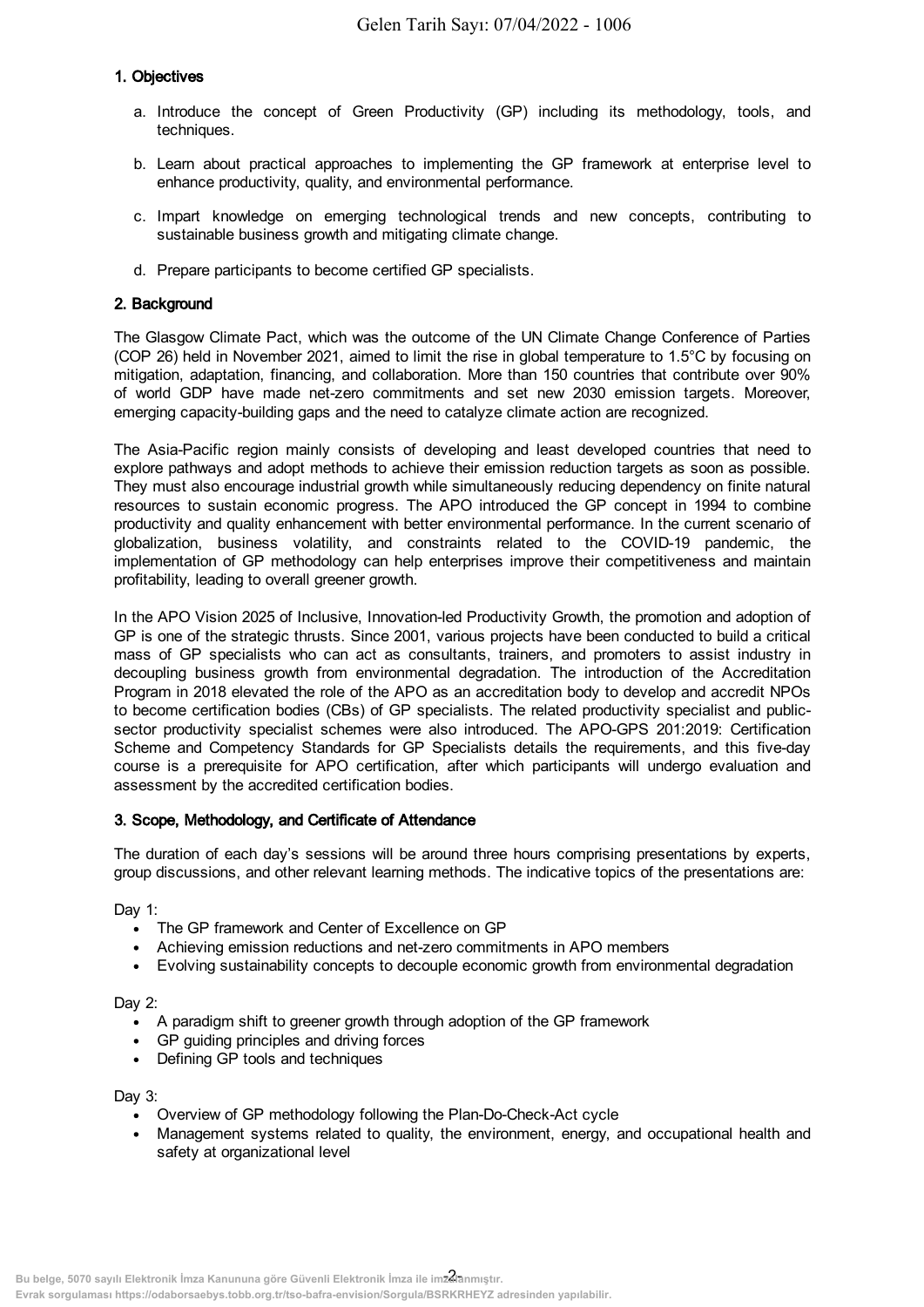Dav 4:

- Case study introduction
- Case study group work supervised by resource persons

Day 5:

- Group presentations of solutions to the case study
- Briefing on certification process including guidelines on implementing a GP assignment to become APO-certified GP Specialists under APO-GPS 201:2019
- Mentoring on preparation of action plans and certification as GP specialists

The detailed program and list of speakers will be provided two weeks prior to the sessions with announcement of the names of the selected participants.

The participants are required to attend all sessions. This full participation is a prerequisite for receiving the APO certificate of attendance.

#### 4. Financial Arrangements

- a. The APO will meet the assignment costs for overseas resource persons.
- b. The host country will meet the assignment costs of local resource persons and for a virtual site visit(s), either broadcast live or recorded as applicable.

## 5. Implementation Procedures

Please refer to the implementation procedures for APO digital multicountry projects circulated with this document.

Evra sorgen interesting the matrix of the sorgen of solutions of solutions of solutions of solutions for solutions of solutions of solutions of solutions of solutions of solutions of solutions of solutions of solutions of

Dr. AKP Mochtan Secretary-General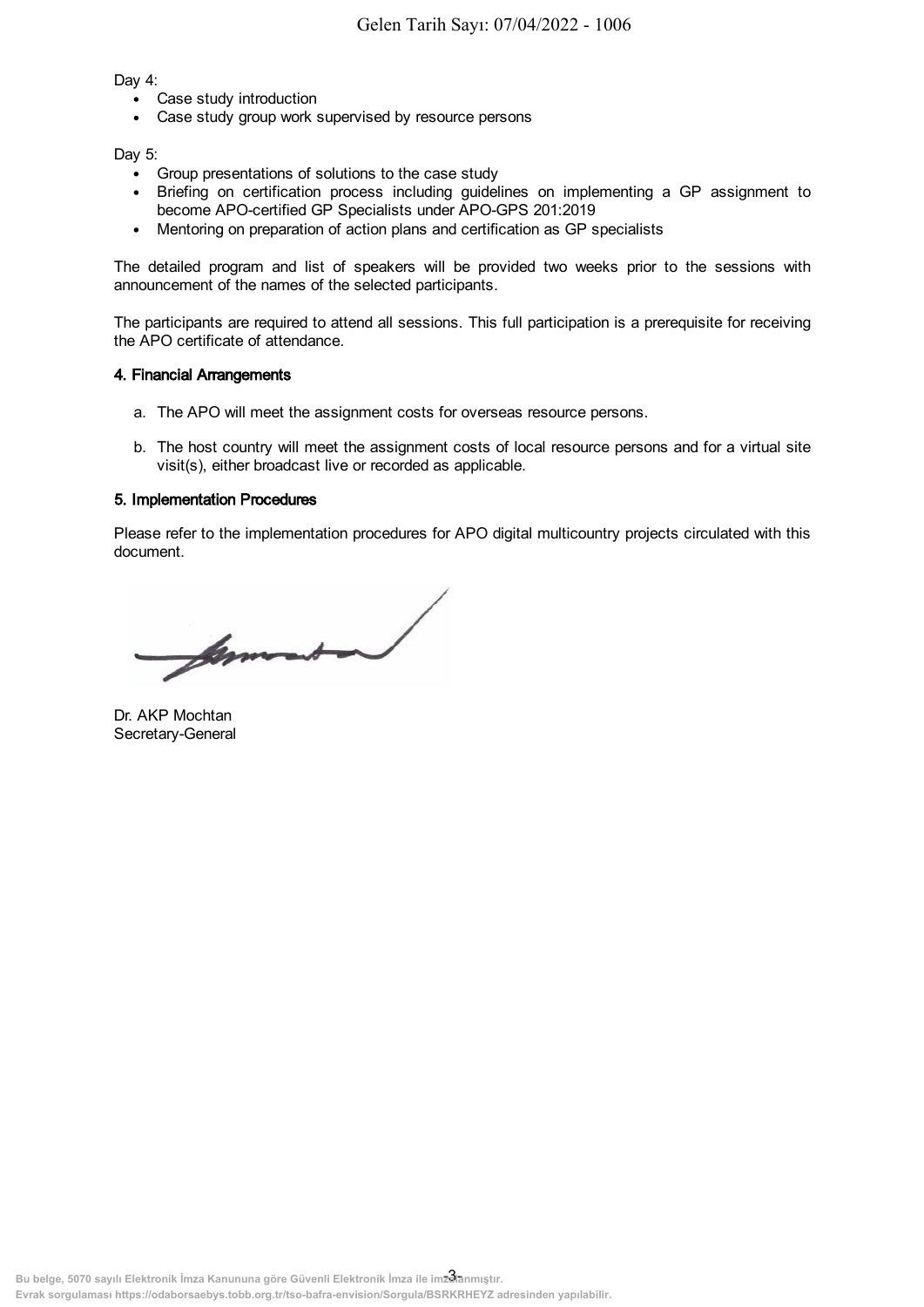### **IMPLEMENTATION PROCEDURES FOR APO DIGITAL MULTICOUNTRY PROJECTS (CONFERENCES/OBSERVATIONAL STUDY MISSIONS/TRAINING COURSES/WORKSHOPS)**

## **(Effective from 8 October 2021)**

### **1. Modality of Implementation**

- a. The sessions will be conducted virtually.
- b. The duration of each day's sessions will be around three hours for observational study missions, training courses, and workshops.
- c. The duration of sessions will be around four hours for conferences.
- d. The APO Secretariat will inform resource persons and participants of the link to the virtual sessions.
- e. The link will be exclusive to resource persons and participants and should not be shared.

## **2. Requirements of Participants**

- a. Competent in connecting to virtual meetings, including independently undertaking troubleshooting in the event of poor or lost connections.
- b. Proficient in English, both written and spoken.
- c. Have necessary devices comprising a computer, web camera, microphone, and speaker or headphones.
- d. Access to internet connections suitable for videoconferencing. Stable, wired LAN connections are preferred.
- e. Follow the instructions of moderators/presenters in asking questions, joining discussions, and answering questions.
- f. Wear appropriate business attire during the sessions.

#### **3. Actions by Member Countries**

- a. Each participating country should nominate three or more candidates in order of preference for observational study missions, training courses, and workshops, and five or more candidates for conferences. Gelen Tarih Sayı: 07/04/2022 - 1006<br> **Evrope Contract Society Are Contract Society and Society Are Distributed Contract Society (Effective from 9 October 2021)<br>
1. Modelliy of Imperemention<br>
1. The duration of ensing contr** 
	- b. All nominations must be endorsed by an APO Director or Alternate Director and submitted by a Liaison Officer (LO) or designated officer. Self-nominations will not be accepted.
	- c. Nominations should reach the Secretariat before the deadline.
	- d. Each nomination must be accompanied by the APO biodata form and uploaded to the APO Document Management System/Fleekdrive by NPOs. LOs are requested to notify the Secretariat once biodata forms have been uploaded. The biodata form is available on the APO website.
	- e. If a selected participant becomes unable to participate, the NPO concerned should inform the APO Secretariat and host country promptly.

## **4. Actions by the APO Secretariat**

- a. Selection of candidates will be at the discretion of the Participant Selection Committee of the APO Secretariat.
- b. Selection of candidates will be completed and announced two weeks prior to the start of the sessions.
- c. Slots that become available due to withdrawal of a selected candidate(s) or lack of nominations by a member country may be filled by alternates to be selected on a merit basis.